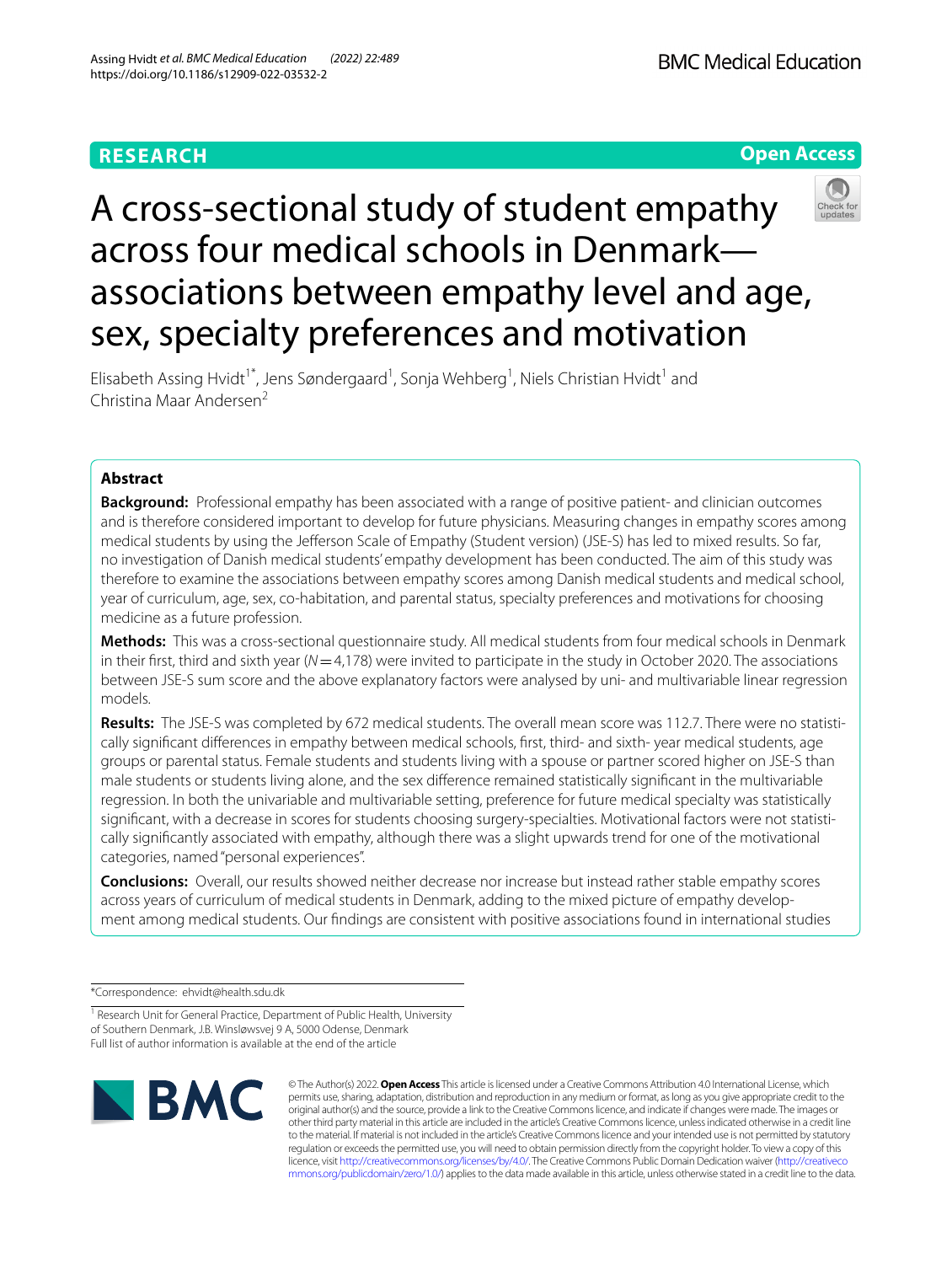between empathy scores and higher age, female sex, specialty preferences for psychiatry and general practice and altruistic motivations for choosing to enroll. Although specialty preferences are changing during medical education, they may be used meaningfully as predictors of individual student empathy levels.

**Keywords:** Empathy level, Cross-sectional study, Jeferson Empathy Scale (Student Version), Denmark, Medical education, Specialty preferences, Motivations

## **Background**

Professional empathy is considered an important attribute and competence to have and further develop for students in the medical education [\[1](#page-10-0)]. Defned in the medical literature as the ability to understand a patient's sufering and concerns combined with an ability to communicate this understanding and an intention to help [\[2–](#page-11-0)[5\]](#page-11-1), professional empathy has been associated with a number of benefcial patient and physician outcomes: more accurate diagnosis and treatment, increased patient satisfaction and compliance with treatment  $[3, 6-9]$  $[3, 6-9]$  $[3, 6-9]$  $[3, 6-9]$ , lower incidence of complaints and lawsuits, and lower levels of burnout and stress among physicians [\[2](#page-11-0), [5,](#page-11-1) [10](#page-11-5), [11](#page-11-6)]. Moreover, high scores on professional empathy among medical students are associated with increased satisfaction with their education, lower levels of stress and burnout, higher ratings of overall clinical competences given by medical school faculty, better interpersonal skills assessed by patients and greater teamwork skills [\[2](#page-11-0), [5,](#page-11-1) [12](#page-11-7)[–14\]](#page-11-8).

Much attention has been dedicated across countries and cultures to investigate the development in empathy among medical students, relying largely upon the Jeferson Scale of Empathy (Student version) (JSE-S), a self-report scale developed specifcally to measure professional empathy in respect to patient care, refecting primarily the cognitive (as opposed to the emotional) dimension of empathy [\[1](#page-10-0)].

The vast body of literature on student empathy development from diferent parts of the world was recently reviewed by Andersen et al. [\[15](#page-11-9)], who found that results from most cross-sectional studies investigating empathy across year of medical curriculum show a decrease in empathy level, although stability and increase in empathy levels are also reported in some studies. These mixed results are possibly related to study limitations (diferences between cohorts, lacking details of respondents) and diferences in study designs (single-institutional, lack of control groups, etc.) [\[10\]](#page-11-5). In a more general sense, empathy varies in diferent cultures [\[16\]](#page-11-10), and so the premise that empathy is comparable across medical educational cultures can be questioned. Taking these considerations to a side, results from studies in disparate cultural settings investigating associations between empathy scores and variables such as age, sex, and specialty preferences have largely found positive associations between empathy scores and higher age, female sex as well as student preferences for specialties that are more person and/or relationship-centred than technical/procedural [\[15,](#page-11-9) [17\]](#page-11-11). Lastly, studies have consistently found intrinsic motivational factors for studying medicine, e.g., a desire to care for patients, alleviate distress and save lives, to be positively associated with empathy in contrast to extrinsic motivational factors such as prestige, status, and future earning potential [[18,](#page-11-12) [19\]](#page-11-13). Research investigating the infuence of private life conditions—having children or not—on empathy is scarce. Since empathy constitutes an important psychosocial factor in parent– child-, and romantic relationships as well as human interaction in general [[20](#page-11-14)], these social details of respondents are also important to take into consideration when investigating student empathy scores.

No investigation of Danish medical students' empathy development and associations to the above-mentioned variables has yet been conducted. The aim of this study was to examine the associations between empathy scores as measured by JSE-S and students' medical school, year of curriculum, age, sex, co-habitation, parental status, specialty preferences and motivations. In the light of the afore-mentioned studies, the following hypotheses are investigated:

- 1. There are no statistically significant differences in empathy scores across the four medical schools in Denmark since diferences in culture and curriculum are expected to be small within the study sample.
- 2. Students in lower year of curriculum, i.e.,  $1<sup>st</sup>$  year, will have a higher level of empathy than students of higher years of curriculum, i.e.,  $3^{rd}$  and  $6^{th}$  year.
- 3. Older and female students score higher on empathy than their younger and male counterparts.
- 4. Students who have children and who live with others (i.e., with a partner and/or friends) score higher in empathy than those without children and/or living alone.
- 5. Students preferring specialties that are more person and/or relationship-centred than technical/procedural will score higher than those preferring technical/procedural specialties.
- 6. Students who choose to study medicine due to intrinsic, prosocial or altruistic motivations (help-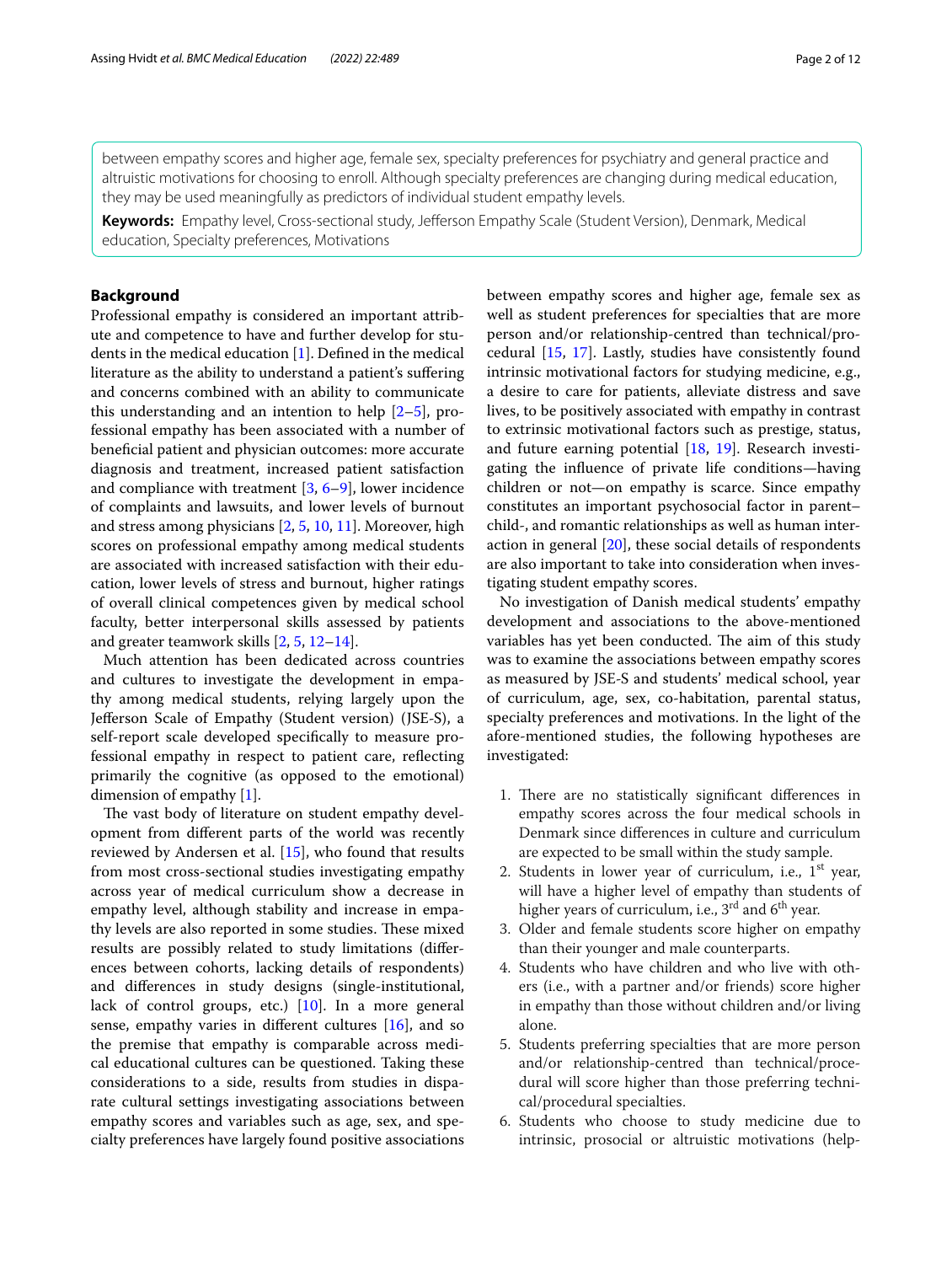ing other people or society) score higher on empathy compared to students motivated by prestige, status, or monetary gain.

## **Methods/design**

The study was designed as a national, cross-sectional questionnaire study targeting frst, third- and sixth- year medical students in Denmark in October 2020.

## **Study settings and samples**

First, third- and sixth year medical students from all four medical schools in Denmark (University of Copenhagen (KU), Aarhus University (AU), University of Southern Denmark (SDU) and Aalborg University (AAU)) were included in the study. In terms of length and content of curriculum the four medical schools in Denmark are quite similar. Medical education in Denmark is standardized to last 6 years and divided into a three-year bachelor medical education and a three-year graduate medical education. Generally, the bachelor comprises basic biomedical science courses in the pre-clinical years  $(1<sup>st</sup>$  and 2<sup>nd</sup> year) and clinical clerkships towards the end of the bachelor  $(3<sup>rd</sup>$  year), continuing in the graduate medical education with an increase in clinical student participation -and responsibility.

While the curriculum content in regard to medical humanities and empathy-enhancing subjects difer across universities (e.g., at some of the universities early contact with patients/citizens thought to cultivate empathy is included, at other universities literary courses like "narrative medicine" or medical ethics), teaching in communication (theory) and communication skills training (practice) through simulation (actors playing the role of patients) is included throughout the medical educations, covering approximately the same amount of European Credit Transfer System (ECTS) across medical schools.

In Denmark, the publicly funded universities offer tuition-free medical education thus reducing the infuence of socioeconomic factors on medical students' choice of education. In addition, the Danish State offer financial aid to every Dane over the age of 18 who choose to educate him-/herself further – regardless of socioeconomic standing. All study programs have a limited number of study places that are divided into two quotas, which have diferent admission procedures and requirements. In quota 1, the places are distributed based on grade point averages. The study places go to the applicants with the highest grades until there are no more quota 1 places, or until everyone is admitted. In quota 2, the places are distributed based on an admission test with one or more tests, including interviews. Here, the places go to the applicants who have passed the entrance exam best.

## **Data collection**

Data was collected from the  $15<sup>th</sup>$  of October to the  $31<sup>st</sup>$  of December 2020 through an online questionnaire, set up in the electronic survey system SurveyXact by Rambøll [[21\]](#page-11-15).

Students were informed about the study by receiving an information letter (the project was presented to students under the title: "Students' relations, values and mental health – what are the associations?". In the information letter it was clarifed how the data of the student was used (in accordance with the General Data Protection Regulation (GDPR)) and the contact information on the principal investigators (EAH, CMA and JS) was provided together with the contact information of the data protection officers of the faculty.

To increase the response rate for this project, we had planned to visit students at the four universities during key lectures and request from teachers to use a couple of minutes to present the project. This was however made impossible by the Covid-19 pandemic and lockdown periods where all university teaching was diverted to online teaching. We did, however, advertise the project on university websites and in online student magazines. Access to communication channels for advertisement of the survey was easiest at the authors' institution (the University of Southern Denmark (SDU)) which might have resulted in diferences in the recruitment of respondents between universities.

## **Ethics**

Complying with European data protection rules, the University of Southern Denmark (SDU) approved the data processing activities regarding this project, including permission to extract the students' civil registration number (CPR) and other relevant background information such as year, study start, grades, country origin, and registered the project under [Journal no. 10.181]. The study was furthermore approved by the Research Ethics Committee (REC) of University of Southern Denmark (SDU) [Journal no. 20/5351].

## **The questionnaire**

In the questionnaire, students flled out the JSE-S [\[2](#page-11-0)] which in this study was used as a measure of professional (cognitive) empathy. It is a 20-item scale developed to specifcally measure medical students' personal orientation toward empathy in respect to patient care. For each item, the students' response is measured on a 7-point Likert scale (1-7). Reversely coded items were: 1, 3, 6, 7, 8, 11, 12, 14, 18, 19. A total sum score was calculated as the sum of scores of the directly worded items plus the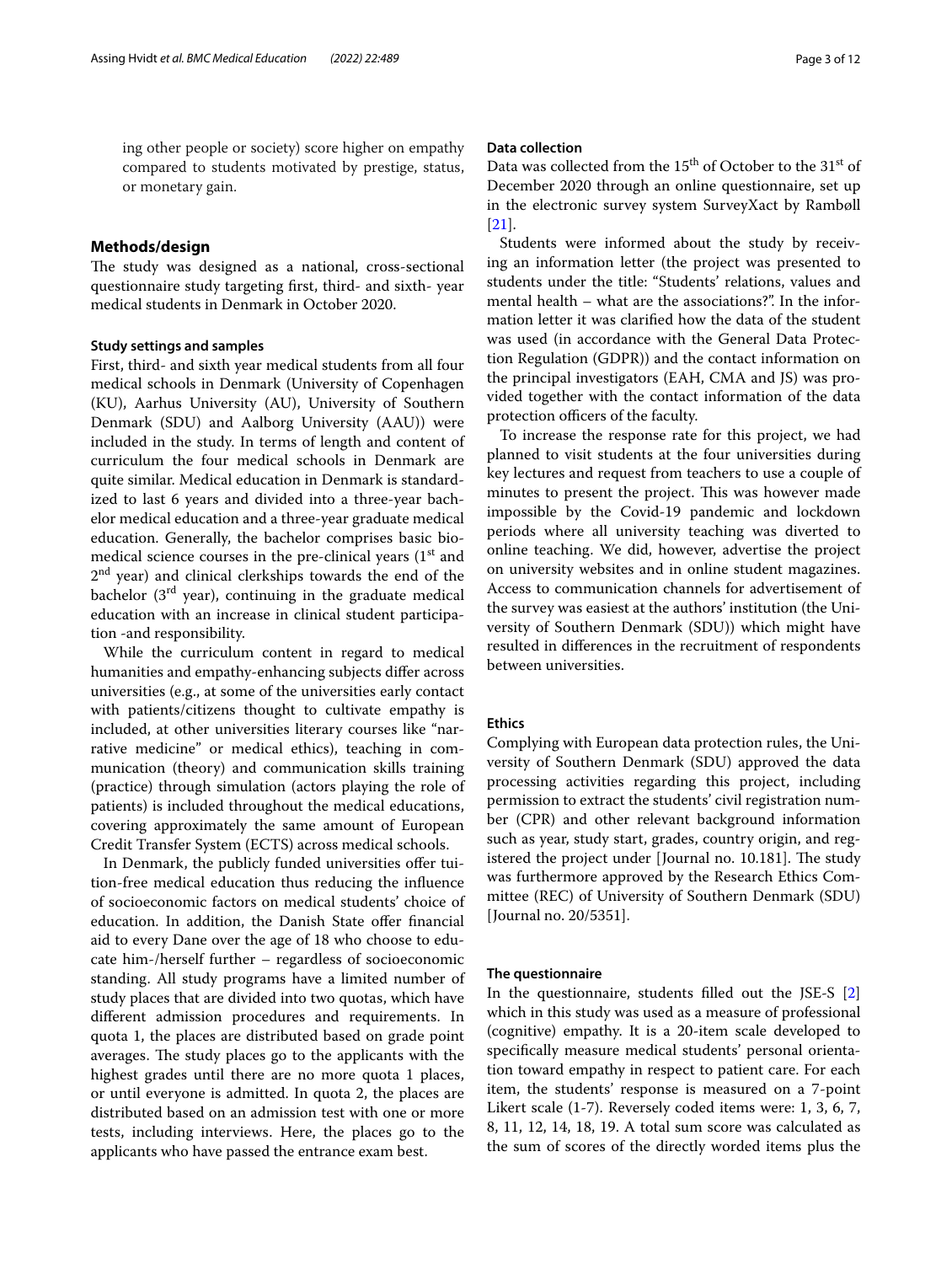reverse score of the negatively worded items. If one or two items had missing values, then these were replaced by the mean score of other items.

JSE-S has been extensively validated internationally. The JSE-S total score ranges from 20 to 140, with higher values indicating a higher degree of empathy. In past studies, total scores among medical students have ranged from 115 to 123.1 and standard deviations ranged from 9.9 to 14.1 [\[1\]](#page-10-0). Before including the JSE-S in the questionnaire, it was translated into Danish according to the WHO's guidelines [\[22](#page-11-16)] and cognitive interviews were conducted by EAH and CMA with ten Danish medical students [[23\]](#page-11-17).

In the questionnaire students also specifed university, age, sex (categorized as  $18-24$  and  $25+$ ), co-habitation status (whether living alone, with spouse/partner or with others), and whether they have children or not, preferences for various specialities (see details below, Table [1](#page-4-0)), and motivations behind choosing medicine (open-ended question, see details below and Table [2\)](#page-5-0). An overview of the other scales included in the questionnaire can be found in Assing Hvidt et al. [[5\]](#page-11-1).

To gather information regarding specialty preferences, students were asked to choose one specialty from a drop-down menu of all available medical specialties in Denmark (see list of medical specialities, appendix Table S[1\)](#page-4-0). To gather information regarding student motivation for choosing to enrol, students were asked the following open question in the questionnaire: "What is your motivation for choosing the medical education?", stimulating refections rather than predefned answer categories.

The data on subjective motivations were imported into Excel, reviewed independently by EAH and CMA who made an inductive coding of each statement (e.g., sentences indicating that motivating the choice to enrol was obtaining monetary reward, people's respect or a desire to care for patients were given the codes "money", "status", "helping others" respectively). Following this, EAH and CMA discussed the preliminary codes and how to cluster them into ten codes, e.g., by collapsing "money" and "prestige" and "status" into one code (see Table [2](#page-5-0)). Disagreements were resolved by discussions or by consulting another author (SW). The following four overall categorizations were subsequently developed in order to do statistical comparisons: 1) Biology, indicating that the biological and physiological aspects of medicine motivate the choice to enrol 2) Prestige, indicating that the prospect of future monetary gains, job security and societal status connected to the job motivate the choice to enrol 3) Helping others, indicating that altruistic and communicative interests motivate the choice to enrol and lastly 4) Personal experiences, indicating that prior good or bad experiences with illness (either through self or others), and a desire to optimize care, motivate the educational choice.

#### **Outcomes, explanatory factors and statistical analysis**

The outcome was self-reported empathy sum scores as measured with JSE-S within the cross-sectional sample of medical students. Explanatory factors were: university, age, sex, co-habitation, parental status, and specialty preferences and motivations behind choice of study.

Data analysis were both uni- and multivariable linear regression models for the outcome measure JSE-S. Throughout the analyses, a *p*-value below 0.05 was considered statistically signifcant. In addition, we compared responders to target group with respect to university, educational year, age and sex by a Chi-squared test, excluding potential missing observations.

## **Results**

## **Participant characteristics**

Table [1](#page-4-0) includes both an analysis of response rates and presents baseline characteristics of completers. A total of 4,178 medical students received an invitation to participate in the study of which 672 completed the questionnaire completely (16.1%), 215 only partially and 3,291 did not respond.

Response rates difered across universities and between sexes  $(p$ -values < 0.00[1\)](#page-4-0) (Table 1), while there were no statistically signifcant diferences in response rates according to age or educational years. Across universities, response rates ranged from 10.6% in Copenhagen to 25.3% at the University of Southern Denmark (SDU). Female students were more inclined to respond than male students (18.3 vs. 11.7%).

Looking at the distribution of characteristics in our analysis sample, participants were most often from the University of Southern Denmark (SDU) (34.4%) followed by Aarhus University (AU) (31.7%), University of Copenhagen (KU) (24.4%) and Aalborg University (AAU) (9.5%). Furthermore, participants were mostly female (75.4%), under the age of 25 years (64.6%) and frst year students  $(41.7%)$  $(41.7%)$  $(41.7%)$  (Table 1). The participants were mostly co-habitants (73.6%) (living with others or spouse/partner versus living alone) and had no children (95.2%). The most frequently stated specialty preferences were family medicine/general practice (16.5%), pediatrics (9.5%) and gynaecology and obstetrics (7.7%).

## **Associations between empathy and explanatory factors**

Table [3](#page-6-0) depicts the students' score on JSE-S, showing the range of scores=51–139, mean  $(SD)$ =112.7 (10.8), interquartile range= $107-120$ , median=113. The corresponding univariable regression results (Table [4\)](#page-8-0) showed no statistically signifcant diferences in empathy between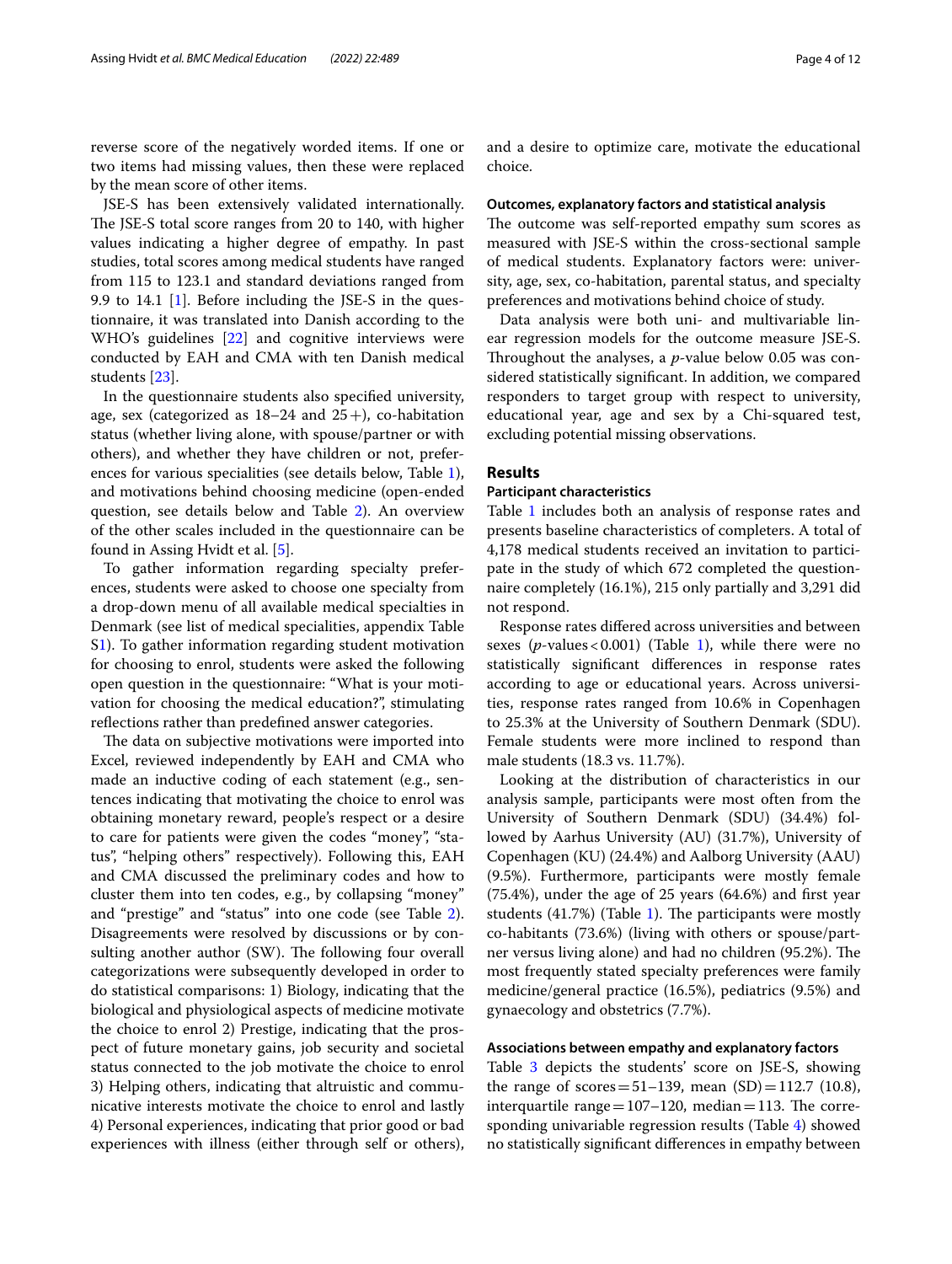<span id="page-4-0"></span>**Table 1** Baseline characteristics of participants (*N*=672) and all medical students in the target population (*N*=4178). The *p*-values refer to a Chi-squared test between respondents and non-respondents, excluding potential missing values

| Variable                          | Participants | <b>Target population</b> | Response              |  |
|-----------------------------------|--------------|--------------------------|-----------------------|--|
|                                   | N (%)        | N (%)                    | rates and<br>p-values |  |
| All                               | 672 (100.0)  | 4178 (100.0)             | 16.1%                 |  |
| <b>University</b>                 |              |                          | p < 0.001             |  |
| AAU                               | 64 (9.5)     | 406 (9.7)                | 15.8%                 |  |
| AU                                | 213 (31.7)   | 1306 (31.3)              | 16.3%                 |  |
| KU                                | 164 (24.4)   | 1552 (37.1)              | 10.6%                 |  |
| SDU                               | 231 (34.4)   | 914 (21.9)               | 25.3%                 |  |
| Sex                               |              |                          | p < 0.001             |  |
| Male                              | 165 (24.6)   | 1407 (33.7)              | 11.7%                 |  |
| Female                            | 507 (75.4)   | 2771 (66.3)              | 18.3%                 |  |
| Age categories                    |              |                          | $p = 0.30$            |  |
| 18-24 years old                   | 434 (64.6)   | 2610 (62.5)              | 16.6%                 |  |
| $25 +$                            | 238 (35.4)   | 1544 (37.0)              | 15.4%                 |  |
| <b>Educational year</b>           |              |                          | $p = 0.18$            |  |
| 1st                               | 280 (41.7)   | 1624 (38.9)              | 17.2%                 |  |
| 3rd                               | 212 (31.5)   | 1326 (31.7)              | 16.0%                 |  |
| 6th                               | 180 (26.8)   | 1228 (29.4)              | 14.7%                 |  |
| <b>Living situation</b>           |              |                          |                       |  |
| Alone                             | 177 (26.3)   |                          |                       |  |
| With spouse/partner               | 238 (35.4)   |                          |                       |  |
| With others                       | 257 (38.2)   |                          |                       |  |
| Parental status: children         |              |                          |                       |  |
| Yes                               | 32 (4.8)     |                          |                       |  |
| No                                | 640 (95.2)   |                          |                       |  |
| <b>Specialty preference</b>       |              |                          |                       |  |
| General practice                  | 111 (16.5)   |                          |                       |  |
| Anesthesiology                    | 46 (6.8)     |                          |                       |  |
| Dermatology and venerology        | 8(1.2)       |                          |                       |  |
| Endocrinology                     | 13(1.9)      |                          |                       |  |
| Gynecology/obstetrics             | 52 (7.7)     |                          |                       |  |
| Infection medicine                | 10(1.5)      |                          |                       |  |
| Cardiology                        | 14(2.1)      |                          |                       |  |
| Surgery                           | 46 (6.8)     |                          |                       |  |
| Neurosurgery                      | 14(2.1)      |                          |                       |  |
| Neurology                         | 19(2.8)      |                          |                       |  |
| Oncology                          | 8(1.2)       |                          |                       |  |
| Ortopedic surgery                 | 23(3.4)      |                          |                       |  |
| Psychiatry                        | 23(3.4)      |                          |                       |  |
| Pediatrics                        | 64 (9.5)     |                          |                       |  |
| Thoracic surgery, cardiac surgery | 9(1.3)       |                          |                       |  |
| Less frequent category, $N < 10$  | 67 (10.0)    |                          |                       |  |
| Missing                           | 145 (21.6)   |                          |                       |  |

universities, frst, third- and sixth- year medical students, age groups or parental status. Female students scored 3.7 (95% confdence interval (CI): 1.8;5.5), *p*-value<0.001 points higher on JSE-S than male students, and this diference remained statistically signifcant in the multivariable regression (2.5 (CI: 0.6;4.5), *p*-value < 0.012. Further, compared to students that live alone, those who live with a spouse or partner scored 2.8 (CI: 0.7;4.9),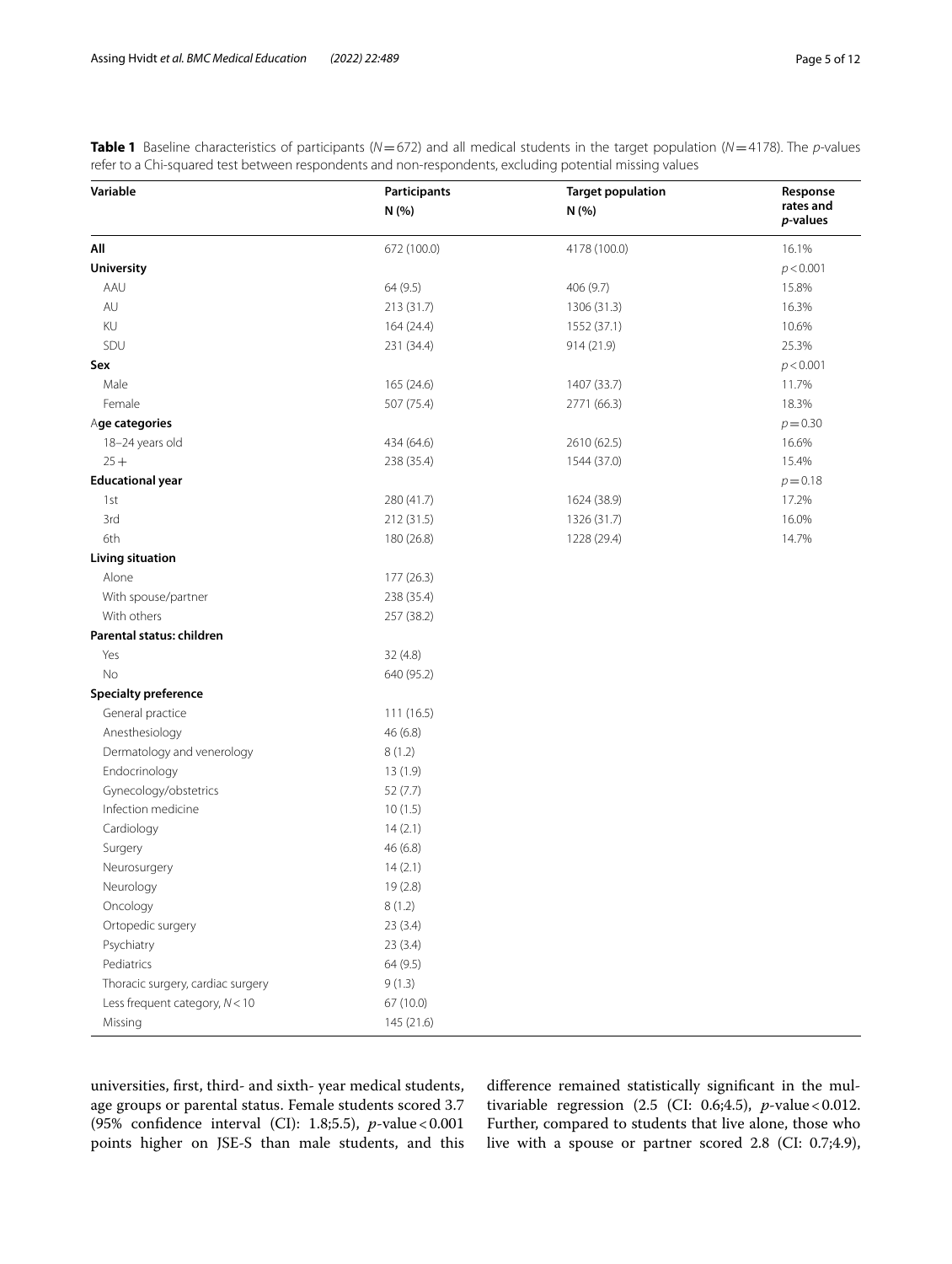| Variable                  | N (100%) | Motivations for studying medicine |           |                       |                         |           |
|---------------------------|----------|-----------------------------------|-----------|-----------------------|-------------------------|-----------|
|                           |          | <b>Biology</b>                    | Prestige  | <b>Helping others</b> | Personal<br>experiences | None      |
| Overall                   | 672      | 412 (61.3)                        | 90 (13.4) | 411 (61.2)            | 100 (14.9)              | 66 (9.8)  |
| <b>University</b>         |          |                                   |           |                       |                         |           |
| AAU                       | 64       | 37 (57.8)                         | 5(7.8)    | 48 (75.0)             | 11(17.2)                | 2(3.1)    |
| AU                        | 213      | 144(67.6)                         | 29(13.6)  | 132 (62.0)            | 31 (14.6)               | 21(9.9)   |
| KU                        | 164      | 98 (59.8)                         | 27(16.5)  | 97 (59.1)             | 16(9.8)                 | 15(9.1)   |
| SDU                       | 231      | 133 (57.6)                        | 29(12.6)  | 134 (58.0)            | 42 (18.2)               | 28 (12.1) |
| Sex                       |          |                                   |           |                       |                         |           |
| Male                      | 165      | 93 (56.4)                         | 29 (17.6) | 99 (60.0)             | 15(9.1)                 | 18 (10.9) |
| Female                    | 507      | 319 (62.9)                        | 61(12.0)  | 312 (61.5)            | 85 (16.8)               | 48 (9.5)  |
| Age category              |          |                                   |           |                       |                         |           |
| 18-24 years old           | 434      | 273 (62.9)                        | 54 (12.4) | 264 (60.8)            | 63 (14.5)               | 44 (10.1) |
| $25 +$                    | 238      | 139 (58.4)                        | 36(15.1)  | 147 (61.8)            | 37 (15.5)               | 22(9.2)   |
| <b>Educational year</b>   |          |                                   |           |                       |                         |           |
| 1st                       | 280      | 162 (57.9)                        | 38 (13.6) | 158 (56.4)            | 54 (19.3)               | 34(12.1)  |
| 3rd                       | 212      | 141 (66.5)                        | 23 (10.8) | 135 (63.7)            | 32 (15.1)               | 15(7.1)   |
| 6th                       | 180      | 109 (60.6)                        | 29(16.1)  | 118 (65.6)            | 14(7.8)                 | 17(9.4)   |
| <b>Living situation</b>   |          |                                   |           |                       |                         |           |
| Alone                     | 177      | 94 (53.1)                         | 18 (10.2) | 96 (54.2)             | 32(18.1)                | 21 (11.9) |
| With spouse/partner       | 238      | 149 (62.6)                        | 28 (11.8) | 151 (63.4)            | 35 (14.7)               | 23(9.7)   |
| With others               | 257      | 169 (65.8)                        | 44 (17.1) | 164 (63.8)            | 33 (12.8)               | 22(8.6)   |
| Parental status: children |          |                                   |           |                       |                         |           |
| Yes                       | 32       | 18 (56.3)                         | 4(12.5)   | 16(50.0)              | 8(25.0)                 | 3(9.4)    |
| No                        | 640      | 394 (61.6)                        | 86 (13.4) | 395 (61.7)            | 92 (14.4)               | 63 (9.8)  |

<span id="page-5-0"></span>**Table 2** Motivations for studying medicine (categorized) by explanatory factors. Percentages are row-wise. It was possible to state more than one motivation: *N*=253 participants stated one motivational factor, *N*=301 two, *N*=50 three, *N*=2 four and *N*=66 none

 $p$ -value = 0.0081 points higher on empathy. The same trend was observed in the multivariable model, though the diference was no longer statistically signifcant.

In both the univariable and multivariable setting, preference for future medical specialty was statistically significant with an overall *p*-value<0.001. In the multivariable model, with the specialty general practice as reference, students choosing psychiatry as specialty preference scored 5.4 (CI: 0,6;10.2), *p*-value=0.027 higher, whereas a decrease in scores was found for those choosing surgery -6.3 (CI: -10.0;-2.7), *p*-value<0.001, neurosurgery -7.4 (CI:  $-13.3;-1.5$ ), *p*-value = 0.014 and cardiothoracic surgery -11.3 (CI: -18.5;-4.1), *p*-value=0.002, see Table [4](#page-8-0).

Concerning the diferent motivational aspects, there were no statistically signifcant diferences in the multivariable model except for "no motivation stated", which was associated with a decrease in empathy of -4.1 (CI:  $-7.6; -0.5$ ), *p*-value = 0.027. The estimated coefficients were around zero for "interest in human body" (biology), "prestige and helping others/society". The motivation of "personal experiences" was associated with a slightly larger empathy score of 2.1 (CI: -0.5;4.8), which was comparable to the efect of living status, though both were not statistically signifcantly diferent from zero.

## **Participants' motivation**

Table [2](#page-5-0) and Fig. [1](#page-9-0) depict student motivations. Among all the students the motivations most often given (students could indicate as many motivations as they would like) were interest in the human body/biology (61.3%) and interest in helping others/society (61.2%). When comparing motivational categories among students at diferent years of curriculum, and among those still enrolled, the category to help others/society increased with higher educational year ((1<sup>st</sup> (56.4%), 3<sup>rd</sup> (63.7%) and 6<sup>th</sup> 65.6%)) whereas the category personal experience decreased with higher year of curriculum ( $1<sup>st</sup>$  (19.3%),  $3<sup>rd</sup>$  (15.1%) and  $6<sup>th</sup>$ (7.8%)). More male students were included in the category prestige than were female students (17.6% vs 12.0%) whereas more female students were included in the category personal experiences compared to male students (16.8% vs 9.1%).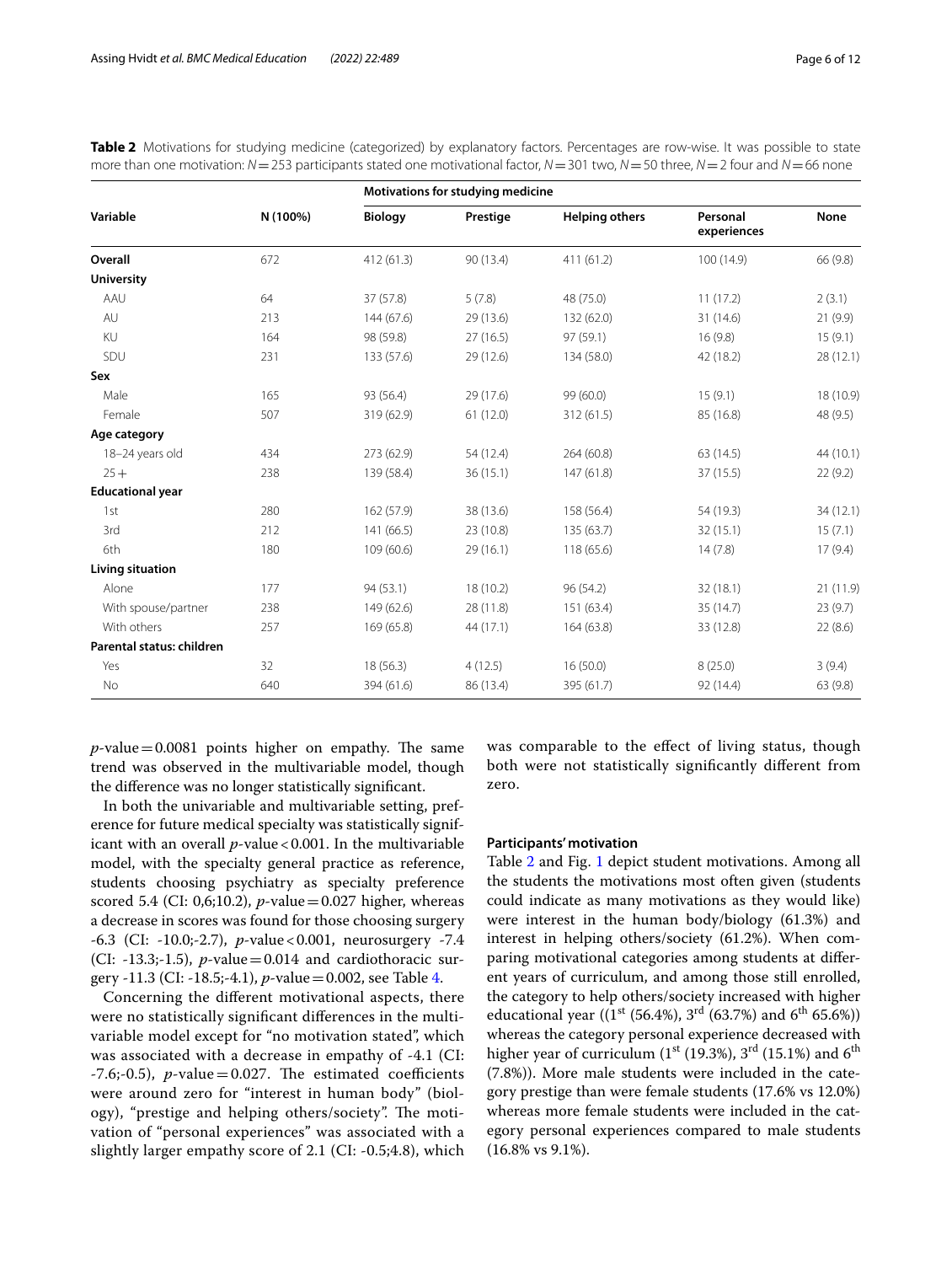<span id="page-6-0"></span>**Table 3** Distribution of JSE-S empathy scores: mean and standard deviation (SD), median and interquartile range (IQR), and range (minimum–maximum)

| Variable                          | N   | Mean (SD)    | Median (IQR)        | Range          |
|-----------------------------------|-----|--------------|---------------------|----------------|
| All                               | 672 | 112.7 (10.8) | 113.0 (106.7-120.0) | 51.0 to 139.0  |
| <b>University</b>                 |     |              |                     |                |
| AAU                               | 64  | 112.8 (10.0) | 113.0 (106.5-119.0) | 91.0 to 134.0  |
| $\mathsf{AU}$                     | 213 | 113.2 (10.0) | 114.0 (107.0-120.0) | 82.0 to 136.0  |
| KU                                | 164 | 112.6 (11.8) | 113.0 (106.2-121.0) | 51.0 to 139.0  |
| SDU                               | 231 | 112.3 (10.9) | 112.0 (106.0-120.0) | 66.0 to 134.0  |
| Sex                               |     |              |                     |                |
| Male                              | 165 | 110.0 (10.7) | 111.0 (104.0-117.0) | 66.0 to 131.0  |
| Female                            | 507 | 113.6 (10.6) | 114.0 (107.0-121.0) | 51.0 to 139.0  |
| Age categories                    |     |              |                     |                |
| 18-24 years old                   | 434 | 112.5 (10.4) | 113.0 (107.0-120.0) | 66.0 to 136.0  |
| $25 +$                            | 238 | 113.1(11.4)  | 114.0 (106.0-121.0) | 51.0 to 139.0  |
| <b>Educational year</b>           |     |              |                     |                |
| 1st                               | 280 | 112.3(11.6)  | 113.0 (106.0-120.0) | 51.0 to 136.0  |
| 3rd                               | 212 | 113.0(9.5)   | 113.0 (108.0-119.0) | 79.0 to 134.0  |
| 6th                               | 180 | 113.1 (10.8) | 113.3 (106.0-121.0) | 82.0 to 139.0  |
| <b>Living situation</b>           |     |              |                     |                |
| Alone                             | 177 | 111.4(11.7)  | 112.0 (106.0-118.0) | 51.0 to 134.0  |
| With spouse/partner               | 238 | 114.2 (10.2) | 114.0 (107.0-122.0) | 82.0 to 139.0  |
| With others                       | 257 | 112.2 (10.5) | 112.0 (107.0-119.0) | 66.0 to 136.0  |
| Parental status: children         |     |              |                     |                |
| Yes                               | 32  | 113.7(11.2)  | 112.0 (108.0-121.5) | 90.0 to 134.0  |
| No                                | 640 | 112.7 (10.8) | 113.0 (106.2-120.0) | 51.0 to 139.0  |
| <b>Specialty preference</b>       |     |              |                     |                |
| General practice                  | 111 | 115.5 (8.8)  | 116.0 (110.0-121.0) | 91.0 to 134.0  |
| Anesthesiology                    | 46  | 110.6 (10.0) | 110.5 (105.0-117.0) | 82.0 to 134.0  |
| Dermatology and venerology        | 8   | 112.1(7.7)   | 110.5 (108.0-118.5) | 100.0 to 123.0 |
| Endocrinology                     | 13  | 113.3 (13.2) | 112.0 (106.0-125.0) | 84.0 to 130.0  |
| Gynecology/obstetrics             | 52  | 114.6 (11.5) | 115.5 (106.0-124.0) | 93.0 to 136.0  |
| Infection medicine                | 10  | 112.9 (8.8)  | 112.5 (110.0-121.0) | 96.0 to 127.0  |
| Cardiology                        | 14  | 109.4 (14.5) | 111.5 (98.0-120.0)  | 82.0 to 132.0  |
| Surgery                           | 46  | 108.7(10.1)  | 111.0 (102.0-116.0) | 83.0 to 126.0  |
| Neurosurgery                      | 14  | 108.3 (17.7) | 115.0 (105.0-118.0) | 51.0 to 120.0  |
| Neurology                         | 19  | 112.3(9.5)   | 113.0 (104.0-117.0) | 95.0 to 128.0  |
| Oncology                          | 8   | 112.6 (10.9) | 113.0 (108.5-116.5) | 93.0 to 132.0  |
| Ortopedic surgery                 | 23  | 109.9 (13.5) | 113.0 (105.0–118.0) | 66.0 to 128.0  |
| Psychiatry                        | 23  | 119.7 (9.5)  | 122.0 (114.0-127.0) | 97.0 to 131.0  |
| Pediatrics                        | 64  | 116.6 (8.8)  | 118.0 (109.5-123.0) | 98.0 to 139.0  |
| Thoracic surgery, cardiac surgery | 9   | 103.7(11.7)  | 109.0 (93.0-114.0)  | 88.0 to 117.0  |
| Less frequent category, $N < 10$  | 67  | 111.0(11.5)  | 109.0 (104.0-119.0) | 66.0 to 133.0  |
| Missing                           | 145 | 111.6(10.1)  | 112.0 (105.3-118.0) | 79.0 to 133.0  |
| <b>Motivations</b>                |     |              |                     |                |
| Biology (yes)                     | 412 | 112.9 (10.0) | 113.0 (107.0-120.0) | 66.0 to 136.0  |
| Prestige (yes)                    | 90  | 112.0 (10.2) | 112.0 (106.0-119.0) | 88.0 to 134.0  |
| Helping others (yes)              | 411 | 113.0 (10.4) | 113.0 (107.0-120.0) | 51.0 to 139.0  |
| Personal experiences (yes)        | 100 | 114.7 (10.6) | 116.0 (110.0-122.0) | 66.0 to 132.0  |
| At least one motivation stated    | 606 | 113.1(10.7)  | 113.3 (107.0-120.0) | 51.0 to 139.0  |
| None stated                       | 66  | 109.4 (11.3) | 110.0 (103.0-118.0) | 79.0 to 134.0  |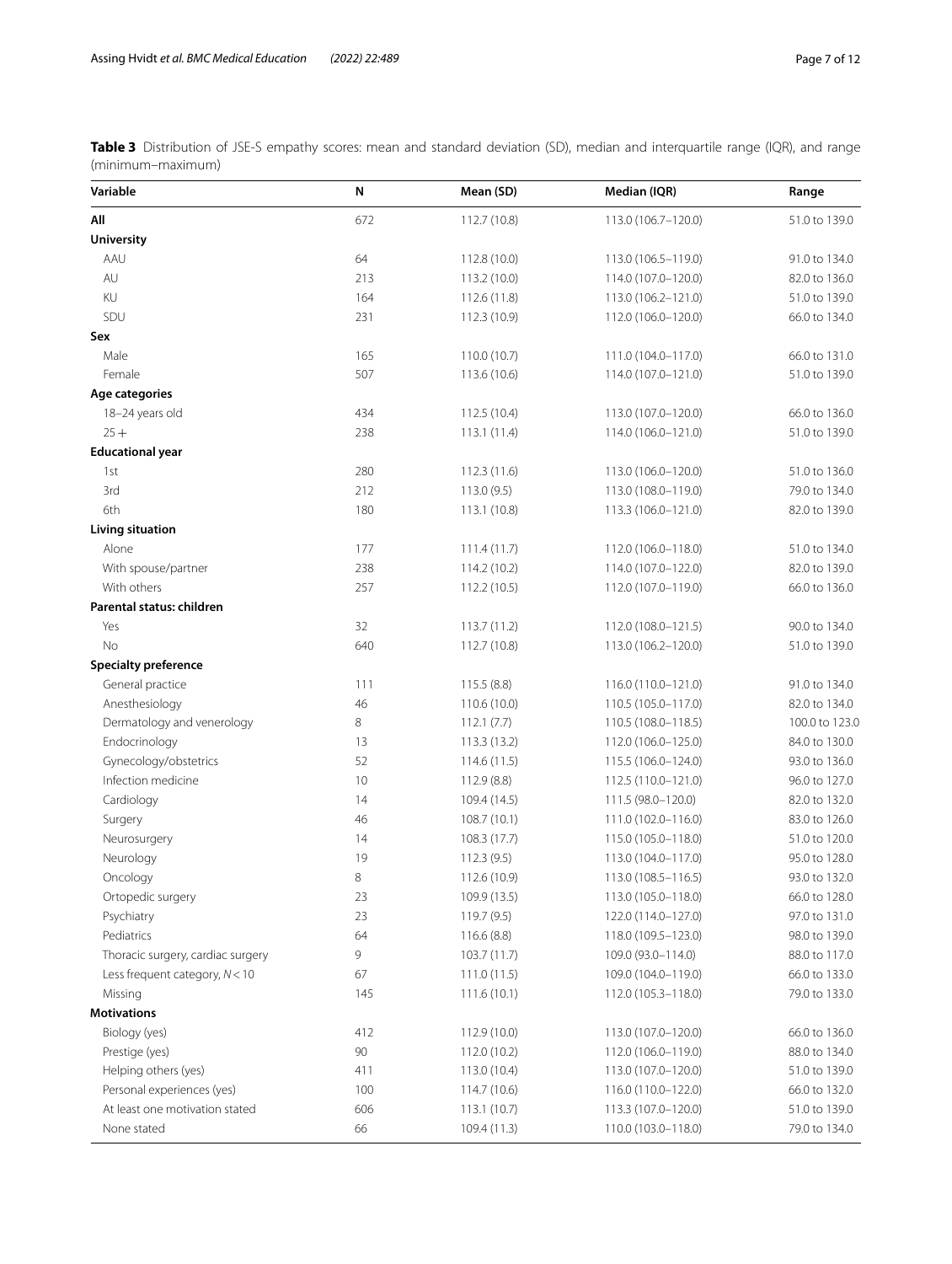## **Discussion**

## **Universities, age, sex, living status**

One of our hypotheses: that we would fnd no statistically signifcant diferences in empathy across medical schools in Denmark has been confrmed by our study results showing relatively high and stable empathy scores across all four medical schools. The results showing empathy scores to be stable across educational years (and age) are consistent with results found in other studies [[24](#page-11-18)[–27](#page-11-19)]. Explanations for why empathy scores surprisingly did not decrease from frst to sixth-year medical students (as hypothesized and found in prior evidence, see [\[15\]](#page-11-9)) might be that clinically-situated empathy has been highlighted in recent years as an integral part of medical professionalism [\[1](#page-10-0), [28,](#page-11-20) [29\]](#page-11-21), and thus formally as a "need to have" among medical students. This has led universities to include various programmes in the medical curriculum intended to foster empathy, such as refective writing, literature courses, theatre workshops, communication skills training, etc. [[30,](#page-11-22) [31](#page-11-23)]. Although several methodological limitations exist in studies evaluating the impact of these interventions on students' empathy, research suggests that focused educational interventions may be successful at fostering and maintaining empathy in medical students [\[32\]](#page-11-24). Having said this, it must be noted that with the present study's cross-sectional design, one cannot know whether decreasing and/or increasing empathy scores might in fact have led to dropouts, meaning that the results of this study only refect the development in empathy among those students who have chosen to stay enrolled up until the last year of curriculum.

In concert with many other studies recently reviewed in Andersen et al. [[15\]](#page-11-9), and supporting our hypothesis relating to associations between empathy and sex, we found that female medical students scored higher on empathy compared to male medical students. Explanations for this dominating trend can be found within evolutionary psychology where empathy is viewed as a skill that women have developed due to their evolutionary primary role as caretakers of children, the elderly and sick people whereas men have developed skills related to hunting and defending the tribe  $[33]$  $[33]$ . This view is also supported by the fact that most professional caretaker positions are occupied by women  $[34, 35]$  $[34, 35]$  $[34, 35]$  $[34, 35]$  $[34, 35]$ . Also, as pointed out by some authors who raise attention to the infuence of socio-cultural norms and traditions in respect to what can appear as a constraining collective and societal shaping of women's identity, empathic behavior is expected of women by society—a social and cultural construction of female personality traits, including conscientiousness, openness and agreeableness – a social desirability that we might see refected in female respondents' self-reporting empathy scores [\[36\]](#page-11-28).

## **Specialties and motivations**

The findings did support the hypothesis that students preferring specialties that are more person and/or relationship-centred than technical/procedural specialties would score higher on the empathy scale than those preferring technical/procedural specialties. This hypothesis seemed logical since technical/procedural specialties have been characterized as involving a relatively low degree of relational contact and a low level of interpersonal continuity  $[37]$  $[37]$ . This suggests that students answer consistently between specialty preferences and empathy orientations (presented in the JSE-S) which might mean that asking students about their specialty preferences at diferent time points (to capture possible changes of preferences) has a predictive validity, possibly higher than the one of a self-report empathy questionnaire such as JSE-S.

In relation to the specialties psychiatry and general practice, we also found that students indicating psychiatry as a specialty preference scored higher on empathy than those students choosing general practice, although scores in both groups were high. The difference in empathy scores between the two groups of students can only be speculated upon. Although some psychiatrists go into the profession because of their interest in mental diseases, others might be particularly driven by moral and social indignation and compassion towards those who are stigmatized and live at the margins of society. General practice as specialty involves contact with a large proportion of healthy people coming to see the doctors about common, minor and/or self-limiting, medical conditions. Treating a relatively high number of people with chronic conditions, general practitioners often develop an ongoing relationship with their patients, providing continuity of care. Finally, the fndings did support the hypothesis that students who choose to study medicine due to prosocial or altruistic motivations (helping other people or society) score higher on empathy compared to students motivated by prestige, status, or monetary gain. Educators can foster altruistic motivations among students by addressing altruism-enhancing patient-centred illness aspects as strived for in the humanities subjects, e.g., health psychology and narrative medicine. Supporting this view, neurobiological studies show that motivations modulate empathy at the neural level [\[38](#page-11-30)]. For example, having a desire to help other people who are in need and alleviate their suffering makes people especially motivated to empathize, which increases empathyrelated brain activity. Conversely, the desire for prestige, status and monetary gain makes people empathy avoidant, since showing empathy might be considered time consuming and non-rewarding, and hence decrease empathy-related brain activity [\[38](#page-11-30), [39](#page-11-31)].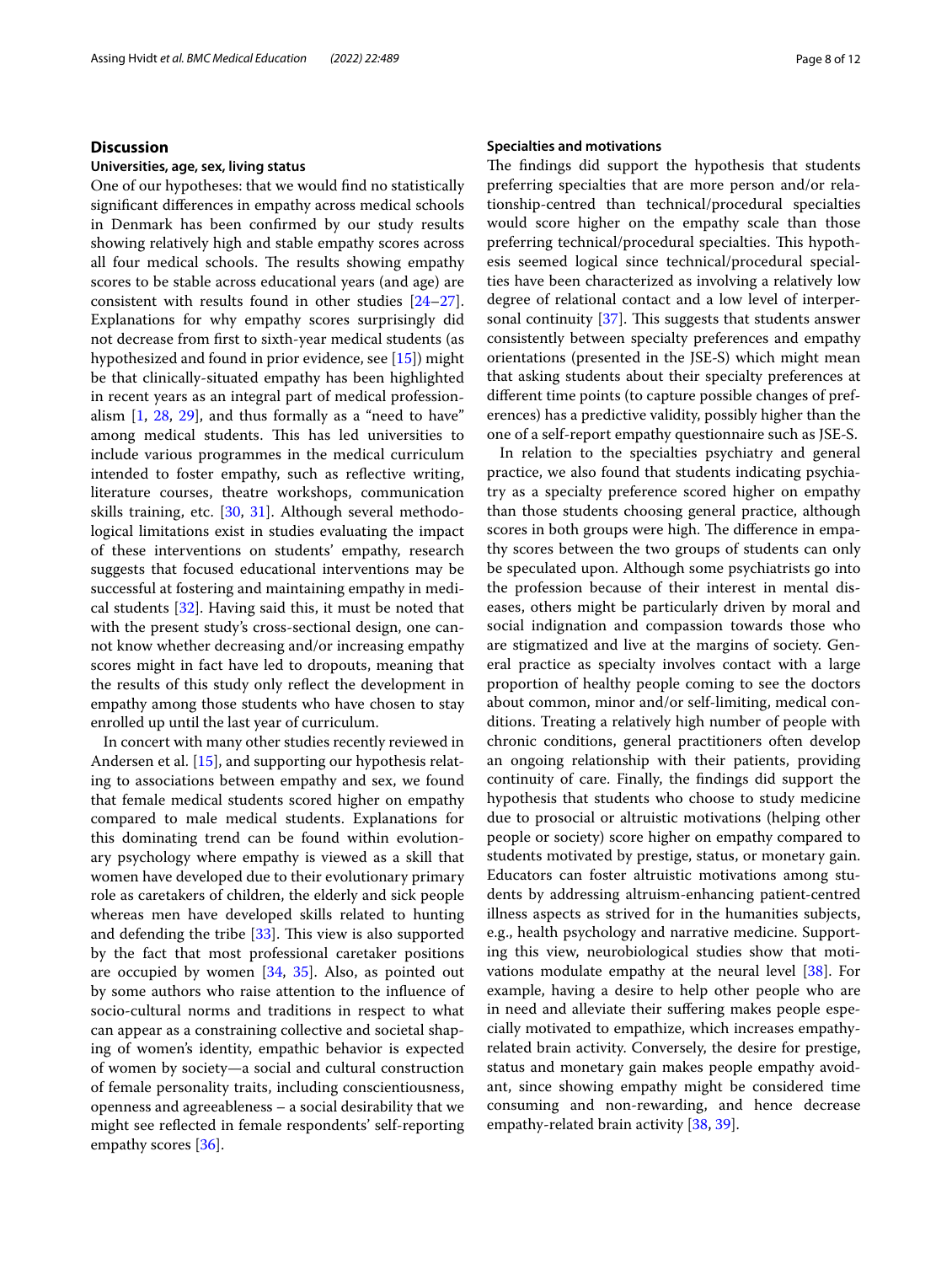<span id="page-8-0"></span>Table 4 Estimated regression coefficients and corresponding 95% confidence intervals in parentheses from both univariable and multivariable linear regression models (*N*=672). Overall Wald-test *p*-values for categories with more than two levels are in italics

|                                   | Univariable models          |         | Multivariable model          |         |
|-----------------------------------|-----------------------------|---------|------------------------------|---------|
| Variable                          | Estimate (95% CI)           | p-value | Estimate (95% CI)            | p-value |
| <b>Motivations</b>                |                             |         |                              |         |
| Biology (yes)                     | $0.4(-1.3;2.1)$             | 0.6348  | $0.0$ ( $-1.9;2.0$ )         | 0.98    |
| Prestige (yes)                    | $-0.8$ $(-3.2;1.6)$         | 0.5027  | $-0.6(-3.0;1.9)$             | 0.64    |
| Helping others (yes)              | $0.8(-0.9;2.4)$             | 0.3731  | $-0.5$ $(-2.5;1.5)$          | 0.62    |
| Personal experiences (yes)        | 2.3(0.0;4.6)                | 0.0459  | $2.1$ (-0.5;4.8)             | 0.11    |
| None stated                       | $-3.6(-6.4,-0.9)$           | 0.0092  | $-4.1$ $(-7.6,-0.5)$         | 0.027   |
| <b>University</b>                 |                             | 0.8444  |                              | 0.96    |
| AAU                               | Ref                         |         | Ref                          |         |
| AU                                | $0.4$ (-2.6;3.4)            | 0.8079  | $0.6$ (-2.4;3.7)             | 0.69    |
| KU                                | $-0.2$ $(-3.4;2.9)$         | 0.8776  | $0.5$ (-2.6;3.6)             | 0.76    |
| SDU                               | $-0.5$ $(-3.5;2.5)$         | 0.7249  | $0.1$ (-2.9;3.1)             | 0.94    |
| <b>Female Sex</b>                 | 3.7(1.8;5.5)                | < 0.001 | 2.5(0.6;4.5)                 | 0.012   |
| Age categories                    |                             |         |                              |         |
| 18-24 years old                   | Ref                         |         | Ref                          |         |
| $25 +$                            | $0.6(-1.1;2.3)$             | 0.4809  | $0.2$ (-2.4;2.9)             | 0.86    |
| <b>Educational year</b>           |                             | 0.6359  |                              | 0.77    |
| 1st                               | Ref                         |         | Ref                          |         |
| 3rd                               | $0.8(-1.2;2.7)$             | 0.4325  | $0.7$ (-1.3;2.6)             | 0.49    |
| 6th                               | $0.8(-1.2;2.9)$             | 0.4167  | $0.1$ (-2.9;3.2)             | 0.93    |
| <b>Living situation</b>           |                             | 0.0195  |                              | 0.26    |
| Alone                             | Ref                         |         | Ref                          |         |
| With spouse/partner               | 2.8 (0.7;4.9)               | 0.0081  | $1.8(-0.4;4.0)$              | 0.11    |
| With others                       | $0.8(-1.2;2.9)$             | 0.4287  | $0.6$ ( $-1.5;2.8$ )         | 0.57    |
| Parental status: children         |                             |         |                              |         |
| Yes                               | Ref                         |         | Ref                          |         |
| <b>No</b>                         | $-1.0$ ( $-4.8;2.8$ )       | 0.6039  | $0.8(-3.1;4.8)$              | 0.68    |
| <b>Specialty preference</b>       |                             | < 0.001 |                              | < 0.001 |
| General practice                  | Ref                         |         | Ref                          |         |
| Anesthesiology                    | $-4.9$ $(-8.5,-1.3)$        | 0.0083  | $-3.4$ $(-7.1;0.3)$          | 0.074   |
| Dermatology and venerology        | $-3.4$ $(-10.9;4.2)$        | 0.3800  | $-4.1$ $(-11.6;3.4)$         | 0.28    |
| Endocrinology                     | $-2.2$ $(-8.3;3.8)$         | 0.4651  | $-1.3$ $(-7.4;4.8)$          | 0.67    |
| Gynecology/obstetrics             | $-0.9$ $(-4.3;2.6)$         | 0.6185  | $-1.5$ ( $-5.0;2.0$ )        | 0.40    |
| Infection medicine                | $-2.6$ ( $-9.4;4.2$ )       | 0.4533  | $-2.3$ $(-9.1;4.6)$          | 0.52    |
| Cardiology                        | $-6.1$ $(-11.9,-0.2)$       | 0.0415  | $-4.7$ $(-10.6;1.2)$         | 0.12    |
| Surgery                           | $-6.8$ $(-10.4,-3.1)$       | < 0.001 | $-6.3$ $(-10.0,-2.7)$        | < 0.001 |
| Neurosurgery                      | $-7.2$ ( $-13.0$ ; $-1.3$ ) | 0.0162  | $-7.4$ $(-13.3,-1.5)$        | 0.014   |
| Neurology                         | $-3.2$ $(-8.3;1.9)$         | 0.2221  | $-2.7$ $(-7.8;2.5)$          | 0.31    |
| Oncology                          | $-2.9(-10.4;4.7)$           | 0.4545  | $-3.0$ $(-10.6;4.6)$         | 0.44    |
| Ortopedic surgery                 | $-5.6$ ( $-10.3$ ; $-0.9$ ) | 0.0204  | $-4.4$ $(-9.2;0.3)$          | 0.068   |
| Psychiatry                        | $4.2(-0.5;8.9)$             | 0.0791  | 5.4(0.6;10.2)                | 0.027   |
| Pediatrics                        | $1.1(-2.1;4.4)$             | 0.4875  | $1.6(-1.7;4.9)$              | 0.35    |
| Thoracic surgery, cardiac surgery | $-11.8(-19.0,-4.7)$         | 0.0012  | $-11.3$ ( $-18.5$ ; $-4.1$ ) | 0.002   |
| Less frequent category, $N < 10$  | $-4.5$ ( $-7.7$ ; $-1.3$ )  | 0.0056  | $-3.7$ $(-6.9,-0.4)$         | 0.026   |
| Missing                           | $-3.9$ $(-6.5,-1.3)$        | 0.0032  | $-3.3$ $(-6.0; -0.6)$        | 0.016   |
| Constant                          |                             |         | 111.2 (105.4;117.1)          | < 0.001 |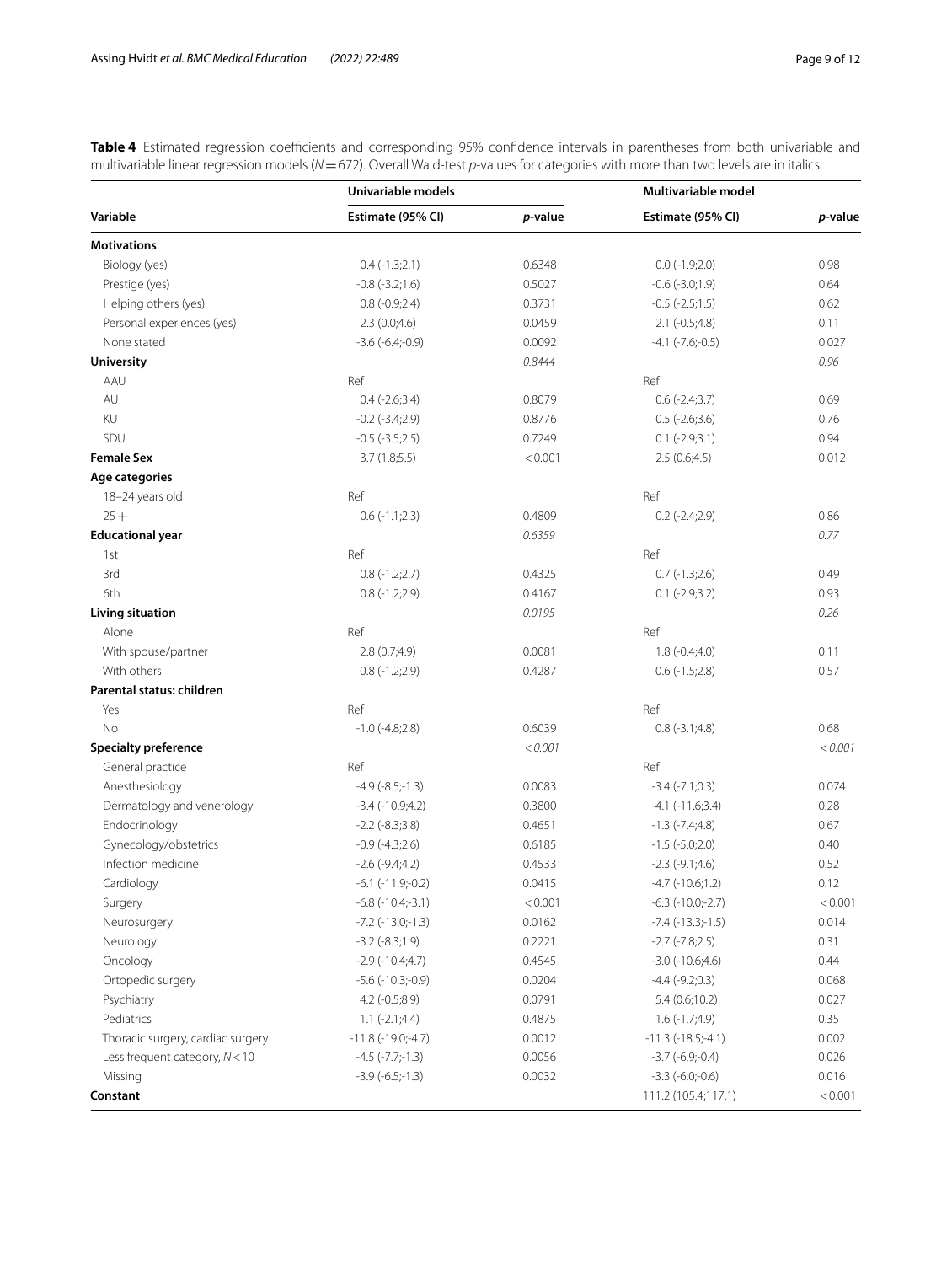

<span id="page-9-0"></span>Moreover, we found that among those students still enrolled motivations among the students who were motivated by a wish to help others seemed to increase with year of curriculum. Although this observed tendency needs to be confrmed through longitudinal data, it can be explained by an increase in clinical experiences and patient contact over the years of curriculum that might lead to experiences of making a diference and causing positive changes via one's work competences. Observing the efect of one's work, whether on a biomedical or psycho-social level, might increase one's altruistic motivation.

The percentage of students (based on those remaining) expressing the motivations grouped under the category "personal experience" was also found to decrease. This category, indicating a desire to optimize care, might have been dominant behind the choice to enroll but might have diminished as other educational input and experiences are received. The decrease in motivations grouped under the category "personal experience" might also be caused by feelings of disillusion and/or realizing that the system is too powerful to be changed.

Interestingly, in relation to both specialty preferences and motivations, we found that there were no statistically signifcant diferences with respect to motivation in the multivariable regression model but considerable efects with respect to specialty preferences. This might suggest that specialty preferences (which are purely a wish at a certain time point) has a stronger link to (latent) empathy level than their current (retrospective) motivation. It could be interesting to investigate the hypothesis that degree of technical/procedural elements in a specialty is associated with empathy score.

## **Strengths and limitations**

In our survey study, we invited the total population of all frst, third- and sixth- year medical students in Denmark instead of a sample. Being a multi-institutional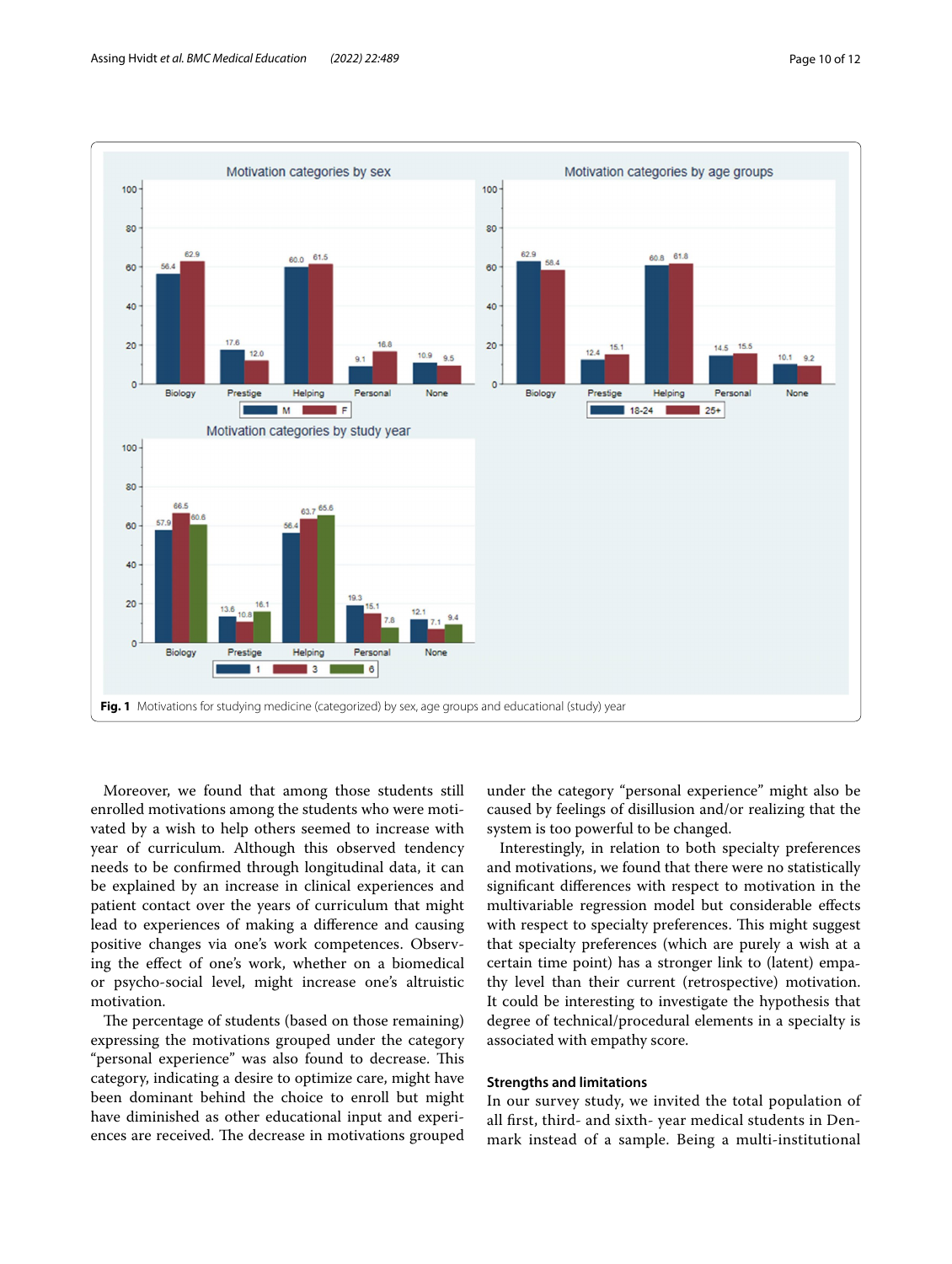study, the fndings are more transferrable to similar educational contexts than studies made in a single institution. As is always the case with surveys, the self-selected participants might have been particularly interested in the subject at hand, possibly also displaying a relatively higher level of empathy than those who did not contribute. A further limitation of this study is the relatively low response rate of 16%. Low response rates in student surveys in higher education, in particular in connection with student evaluations of teaching, are however a well-known issue  $[40]$ . Added to this, students might have felt a digital survey fatigue since a general trend during the Covid-19 pandemic was that students felt over-surveyed [[41\]](#page-11-33). A further limitation of this study is the self-report measures employed to measure empathy. Research has however shown that statistically signifcant associations exist between students' self-reported empathy (JSE-S) and simulated patients' evaluations of students' empathy [[14](#page-11-8)]. Furthermore, there might have been a recollection bias in play in relation to students' motivations for enrolling in medical education, in particular for third and sixthyear students.

## **Conclusion**

Our results show that empathy scores did not decrease or increase from frst to sixth-year Danish medical students. Overall, our study results, showing high and stable empathy scores across years of curriculum of medical students in Denmark, add to the mixed picture that a large body of cross-sectional studies have conveyed. Longitudinal designs, albeit proven difficult to establish worldwide, are therefore still needed to gain a deeper insight in how empathy levels develop over time in the medical education in Denmark and elsewhere. There were no statistically significant differences in empathy between universities, frst, third- and sixthyear medical students, age groups, parental status or motivations. Our fndings are consistent with statistically signifcant associations found in international studies between empathy scores (measured by JSE-S), female sex and person and/or relation-centred specialty preferences. Although specialty preferences are likely to change during a medical education, and all medical specialities ideally involve engaging in empathic understanding of the patient's life circumstances, they may be used meaningfully as predictors of individual student empathy levels.

#### **Abbreviation**

JSE-S: The Jefferson Scale of Empathy - Student Version.

## **Supplementary Information**

The online version contains supplementary material available at [https://doi.](https://doi.org/10.1186/s12909-022-03532-2) [org/10.1186/s12909-022-03532-2](https://doi.org/10.1186/s12909-022-03532-2).

**Additional fle 1: Table S1.** Students' medical specialties preferences based on all available questionnaire answers (*N*=844, partially completed questionnaire data included for *N*=174). From the *N*=672 participants, *N*=2 did not answer the question on specialty preference. For analysis, categories which included less than 10 students were gathered into a common category "Less frequent category, *N*<10". The following specialties were not chosen once: Occupational medicine, Clinical pharmacology, Clinical physiology and nuclear medicine, Classical thoracic surgery.

#### **Acknowledgements**

Many thanks to our colleagues involved in collecting the data and to the medical students for taking their time to respond to the questionnaire.

#### **Authors' contributions**

Elisabeth Assing Hvidt, Christina Maar Andersen and Sonja Wehberg contributed to the study's conception and design and drafted the manuscript. Jens Søndergaard and Niels Christian Hvidt contributed to the study's conception and design, revised the publication and gave fnal approval of the version to be published.

#### **Funding**

Funding was received from [The Independent Research Fund Denmark], Grant number: [8108-00021B]. The funding body was not involved in the design of the study.

#### **Availability of data and materials**

The datasets generated and/or analyzed during the current study are available from the corresponding author on reasonable request.

## **Declarations**

#### **Ethics approval and consent to participate**

The study was conducted in accordance with the principles of the Declaration of Helsinki (42). The study was approved by the university's Research Ethics Committee (REC) [Journal no. 20/5351].

All participants received written information on the study before participation and participation is voluntary. All participants provided written informed consent. All participants could withdraw from the study at any time with no consequences to their future studies. All data was kept confdential and published anonymously. Complying with European data protection rules, the University of Southern Denmark (SDU) approved the data processing activities regarding this project and registered the project [Journal no. 10.181].

#### **Consent for publication**

Not applicable.

#### **Competing interests**

The authors declare that they have no competing interests.

#### **Author details**

<sup>1</sup> Research Unit for General Practice, Department of Public Health, University of Southern Denmark, J.B. Winsløwsvej 9 A, 5000 Odense, Denmark. <sup>2</sup> Department for Psychology, University of Southern Denmark, Odense, Denmark.

## Received: 2 February 2022 Accepted: 6 June 2022 Published online: 23 June 2022

#### **References**

<span id="page-10-0"></span>1. Hojat M. Empathy in Health Professions Education and Patient Care. New York: Springer: 2016.